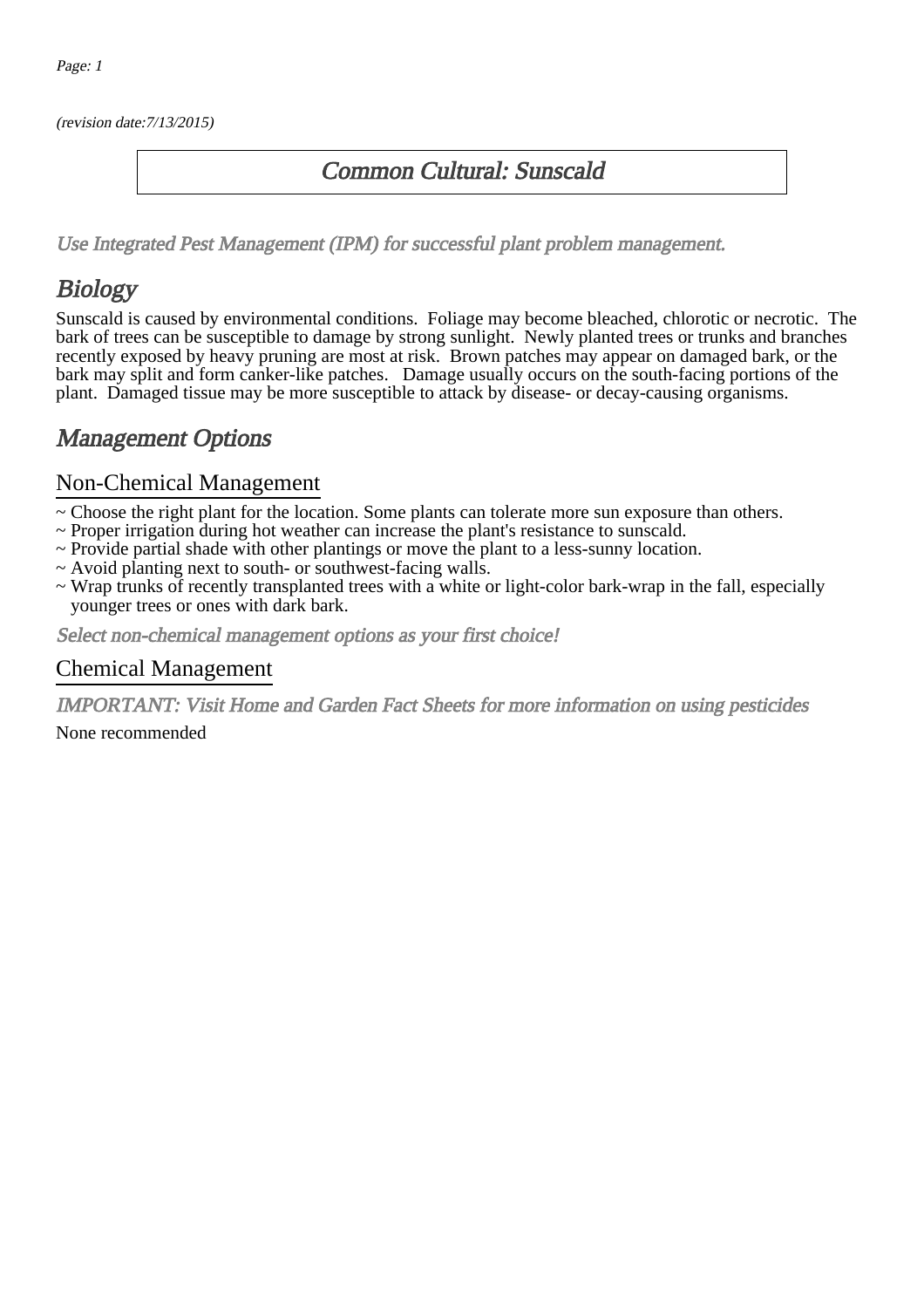# Common Cultural: Sunscald

## Images



~ Caption: Apple sunscald ~ Photo by: R.S. Byther

~ Caption: Camellia sunburn ~ Photo by: R.S. Byther

- Caption: Dilute latex paint (50-50 paint- latex) on young cherry trunk ~
- ~ Photo by: M. Bush

~ Caption: Raspberry fruit discoloration due to sunburn ~ Photo by: M. Bush